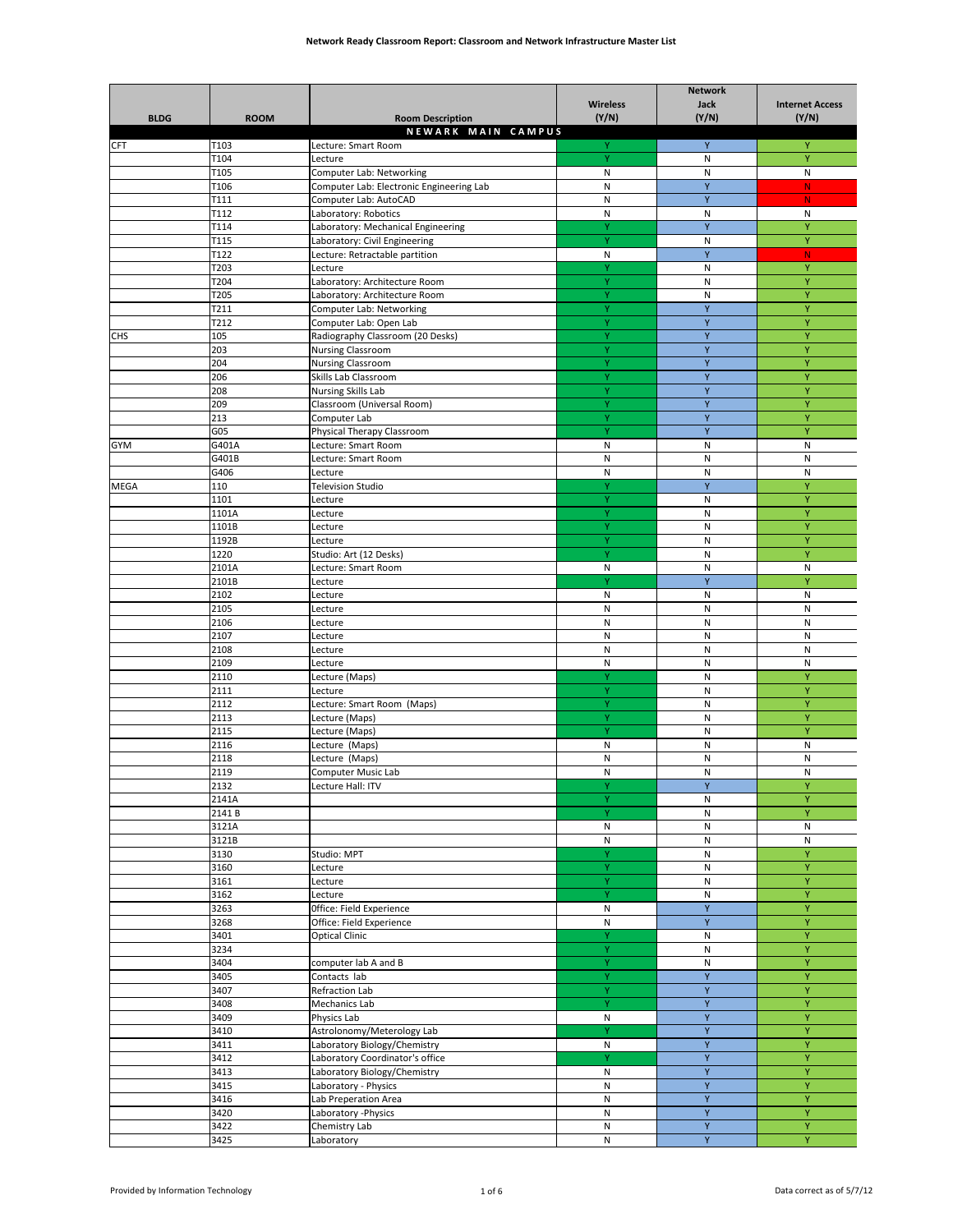|             |                |                               |                         | <b>Network</b>          |                         |
|-------------|----------------|-------------------------------|-------------------------|-------------------------|-------------------------|
|             |                |                               | <b>Wireless</b>         | Jack                    | <b>Internet Access</b>  |
| <b>BLDG</b> | <b>ROOM</b>    | <b>Room Description</b>       | (Y/N)                   | (Y/N)                   | (Y/N)                   |
|             | 3426           | Classroom                     | N                       | Y                       | Y                       |
|             | 3427           | Laboratory                    | ${\sf N}$               | Y                       | Y                       |
|             | 3428           | Classroom                     | ${\sf N}$               | $\mathsf{Y}$            | Y                       |
|             | 3429<br>3430   | Laboratory                    | ${\sf N}$<br>${\sf N}$  | Y<br>Υ                  | Y<br>Y                  |
|             | 3431           | Classroom<br>Laboratory       | N                       | Y                       | Ÿ                       |
|             | 3432           | Classroom                     | N                       | Y                       | Ÿ                       |
|             | 3433           | Laboratory                    | N                       | Y                       | Y                       |
|             | 3434           | Lecture Biology/Chemistry     | ${\sf N}$               | Y                       | Y                       |
|             | 3435           | Lab Preperation Area          | ${\sf N}$               | ${\sf N}$               | ${\sf N}$               |
|             | 3436           | Lecture - Biology/Chemistry   | ${\sf N}$               | $\mathsf{Y}$            | Y                       |
|             | 3437           | Laboratory                    | $\mathsf{N}$            | $\mathsf{Y}$            | Y                       |
|             | 3438           | Classroom                     | ${\sf N}$               | Y                       | $\overline{\mathsf{Y}}$ |
|             | 3439           | Organic Chemistry Lab         | ${\sf N}$               | Y                       | Y                       |
|             | 3440           | Classroom                     | ${\sf N}$               | Y                       | Y                       |
|             | 3441           | Faculty Research Lab          | ${\sf N}$               | Y                       | Y                       |
|             | 3442           | Biotechnology Lab             | ${\sf N}$               | Y                       | Y                       |
|             | 3443           | Microbiology Lab              |                         | Y                       | Y                       |
|             | 3444           | Laboratory                    | N                       | Y                       | Ÿ                       |
|             | 3454           | Classroom                     | ${\sf N}$               | Y                       | Y                       |
|             | 3455           | Physics Lab                   | Ÿ                       | Y                       | Ÿ                       |
|             | 3456           | Digital Photography Classroom | ${\sf N}$               | Y                       | Y                       |
|             | 3457           | Laboratory Dispensing         | Ÿ                       | Y                       | Y                       |
|             | 3458           | Digital Photography Lab       | ${\sf N}$               | ${\sf N}$               | ${\sf N}$               |
|             | 3459           | <b>Fabrication Lab</b>        | Y                       | Y                       | Y                       |
|             | 4101           | Lecture                       | Ÿ                       | Y                       | $\overline{\mathsf{Y}}$ |
|             | 4104           | Lecture                       | N                       | ${\sf N}$               | ${\sf N}$               |
|             | 4105           | Computer Lab                  | ${\sf N}$               | ${\sf N}$<br>Y          | ${\sf N}$               |
|             | 4119           | Lecture                       | Υ<br>Ÿ                  |                         | Y<br>Y                  |
|             | 4130           | Lecture                       |                         | ${\sf N}$<br>N          |                         |
|             | 4131<br>4132   | Lecture<br>Lecture            | $\mathsf{N}$<br>N       | $\mathsf{N}$            | N<br>N                  |
|             | 4133           | Lecture                       | ${\sf N}$               | N                       | N                       |
|             | 4134           | Lecture                       | N                       | N                       | ${\sf N}$               |
|             | 4135           |                               | ${\sf N}$               | ${\sf N}$               | N                       |
|             | 4136A          | Lecture                       | Ÿ                       | N                       | Y                       |
|             | 4136B          | Lecture                       | ${\sf N}$               | N                       | ${\sf N}$               |
|             | 4137           | Lecture: Smart Room           | N                       | $\mathsf{N}$            | N                       |
|             | 4138           | Lecture                       | ${\sf N}$               | Υ                       | N.                      |
|             | 4139           | Lecture                       | N                       | ${\sf N}$               | N                       |
|             | 4140           | Lecture                       | Υ                       | ${\sf N}$               | Y                       |
|             | 4141           | Lecture                       | Ÿ                       | ${\sf N}$               | Y                       |
|             | 4142           | Lecture                       | Y                       | ${\sf N}$               | Ÿ                       |
|             | 4150           | Lecture                       |                         | ${\sf N}$               | Ÿ                       |
|             | 4151           | Lecture                       | Ÿ                       | ${\sf N}$               | Ÿ                       |
|             | 4153           | Lecture: Smart Room           | Ÿ                       | Y                       | Ÿ                       |
|             | 4154           | Lecture                       | Y                       | $\mathsf{Y}$            | Y                       |
|             | 4156           | Lecture                       | Ÿ                       | ${\sf N}$               | Ÿ                       |
|             | 4157           | Lecture: Smart Room           | Y                       | N                       | Υ                       |
|             | 4158           | Lecture                       | $\mathsf{Y}$            | $\mathsf Y$             | Ÿ                       |
|             | 4159           |                               | N                       | ${\sf N}$               | ${\sf N}$               |
|             | 4160A          | Lecture                       | Ÿ                       | ${\sf N}$               | Ÿ                       |
|             | 4160B          | Lecture                       | Y                       | ${\sf N}$               | Ÿ                       |
|             | 4161           | Lecture                       | Y                       | ${\sf N}$               | Y                       |
|             | 4162           | Lecture: Charm Room (Mirror)  | $\overline{\mathsf{N}}$ | ${\sf N}$               | ${\sf N}$               |
|             | 4163           | Computer Lab (MAC Lab)        | Ý                       | ${\sf N}$               | Ÿ                       |
|             | 4164           | Computer Lab                  | Ÿ<br>Ÿ                  | $\overline{\mathsf{Y}}$ | Ÿ<br>Ÿ                  |
|             | 4165A          | Computer Lab                  | Ÿ                       | Y<br>Y                  | Y                       |
|             | 4165B          |                               | Y                       | ${\sf N}$               | $\overline{Y}$          |
|             | 4170A<br>4170B |                               | Ÿ                       | ${\sf N}$               | $\overline{\mathsf{Y}}$ |
|             | 4170C          |                               | $\bar{\mathsf{Y}}$      | ${\sf N}$               | Ÿ                       |
|             | 4170D          |                               | ${\sf N}$               | ${\sf N}$               | ${\sf N}$               |
|             | 4170E          |                               | ${\sf N}$               | ${\sf N}$               | ${\sf N}$               |
|             | 4170F          |                               | ${\sf N}$               | ${\sf N}$               | ${\sf N}$               |
|             | 4170G          |                               | ${\sf N}$               | ${\sf N}$               | ${\sf N}$               |
|             | 4170H          |                               | Ÿ                       | ${\sf N}$               | Ÿ                       |
|             | 41701          |                               | $\overline{\mathsf{N}}$ | ${\sf N}$               | ${\sf N}$               |
|             | 4170J          |                               | Ÿ                       | ${\sf N}$               | Ÿ                       |
|             | 4170K          | Lecture: With partition       | Ÿ                       | ${\sf N}$               | Ÿ                       |
|             | 4170L          | Lecture                       | Ÿ                       | ${\sf N}$               | Ÿ                       |
|             | 4170M          | Conference Room (UII)         | Y                       | ${\sf N}$               | Ÿ                       |
|             | 4171B          | Outside Agency                | Ÿ                       | ${\sf N}$               | Ÿ                       |
|             | AGENC          | CAF Tutoring Area (Blue)      | Ÿ                       | ${\sf N}$               | $\overline{\mathsf{Y}}$ |
|             | CAF            | Dance Studio                  | ${\sf N}$               | ${\sf N}$               | ${\sf N}$               |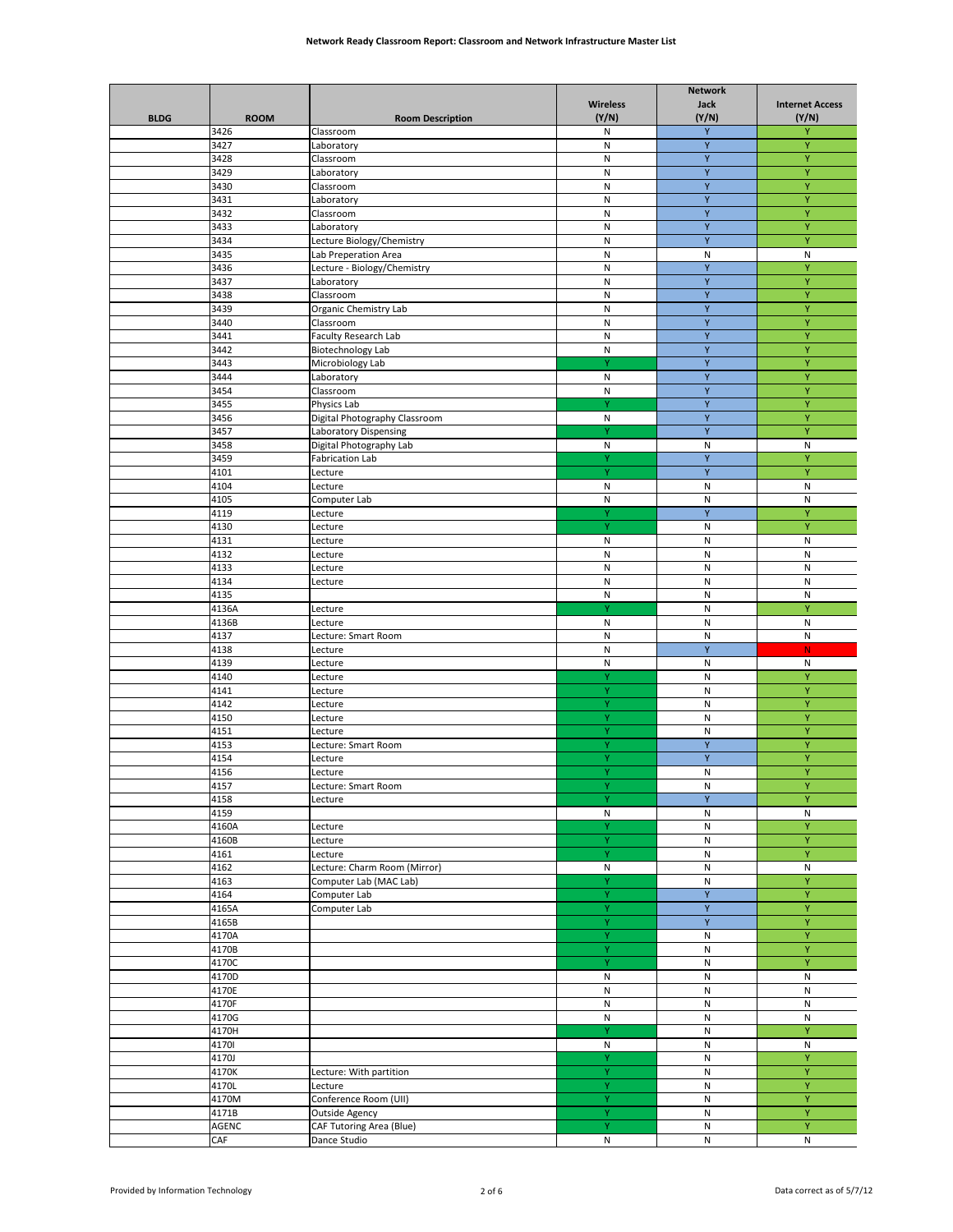|                     |                  |                               |                 | <b>Network</b> |                        |
|---------------------|------------------|-------------------------------|-----------------|----------------|------------------------|
|                     |                  |                               | <b>Wireless</b> | <b>Jack</b>    | <b>Internet Access</b> |
| <b>BLDG</b>         | <b>ROOM</b>      | <b>Room Description</b>       | (Y/N)           | (Y/N)          | (Y/N)                  |
|                     | <b>DANCE</b>     | Dasher Center Board Room A    | Y               | N              | N                      |
|                     | DASHER G12       | Gymnasium                     | N               | N              | N                      |
|                     | <b>GYM</b>       | Learning Center Seminar       | N               | N              | N                      |
|                     | LC1              | Learning Center Lab           | Y               | N              | Y                      |
|                     | LC <sub>2</sub>  | Delta Classroom               | Y               | Y              | Ÿ                      |
| <b>Training Inc</b> | TI21             |                               | Y               | Y              | Ÿ                      |
|                     | TI22             |                               | Ÿ               | Y              | Ÿ                      |
|                     | TI23             |                               | Y               | Y              | Ÿ                      |
|                     | <b>TI24</b>      |                               | Y               | Y              | Ÿ                      |
|                     | <b>TI25</b>      |                               | Ÿ               | Y              | Ÿ                      |
|                     | T <sub>127</sub> |                               | Y               | Y              | Ÿ                      |
|                     | TI <sub>15</sub> |                               | Y               | Y              | Ÿ                      |
|                     | TI16             |                               | Y               | Y              | Ÿ                      |
|                     |                  | WEST ESSEX CAMPUS             |                 |                |                        |
|                     | LIB401           | Lecture                       | N               | N              | N                      |
|                     | N102             | Lecture                       | N               | N              | N                      |
|                     | N103             | Lecture                       | N               | N              | N                      |
|                     | N105             | Computer Lab                  | N               | Y              | Ÿ                      |
|                     | N109             | Computer Lab                  | N               | Y              | Ÿ                      |
|                     | N110             | Lecture                       | N               | N              | N                      |
|                     | N201             | Lecture                       | N               | N              | N                      |
|                     | N202             |                               | N               | N              | N                      |
|                     | N204             |                               | N               | N              | N                      |
|                     | N205             | Lecture                       | N               | N              | N                      |
|                     | N206             | Lecture                       | N               | N              | N                      |
|                     | <b>SO05</b>      | Lecture                       | N               | N              | N                      |
|                     | S006             | Lecture                       | N               | N              | N                      |
|                     | S007             | Lecture                       | N               | N              | N                      |
|                     | <b>SO08</b>      | <b>ITV: Lecture Room</b>      | N               | Y              | Ÿ                      |
|                     | S009             | Computer Lab                  | N               | Y              | Y                      |
|                     | S010             | Laboratory: Biology/Chemistry | N               | N              | N                      |
|                     | S013             | Laboratory: Biology/Chemistry | N               | N              | N                      |
|                     | S015             |                               | N               | N              | N                      |

## *Please Note:*

- Dark Green shading indicates that the primary Internet Networking source for the room is wireless router.
- Light Blue shading indicates that data jacks for hardwire Internet are in the room *only*. If light green shading is accompanied with red shading in the 'Internet Access' column , this means that although there is a jack, Internet is not available due to the pending procurement of the network switch needed for Internet access .